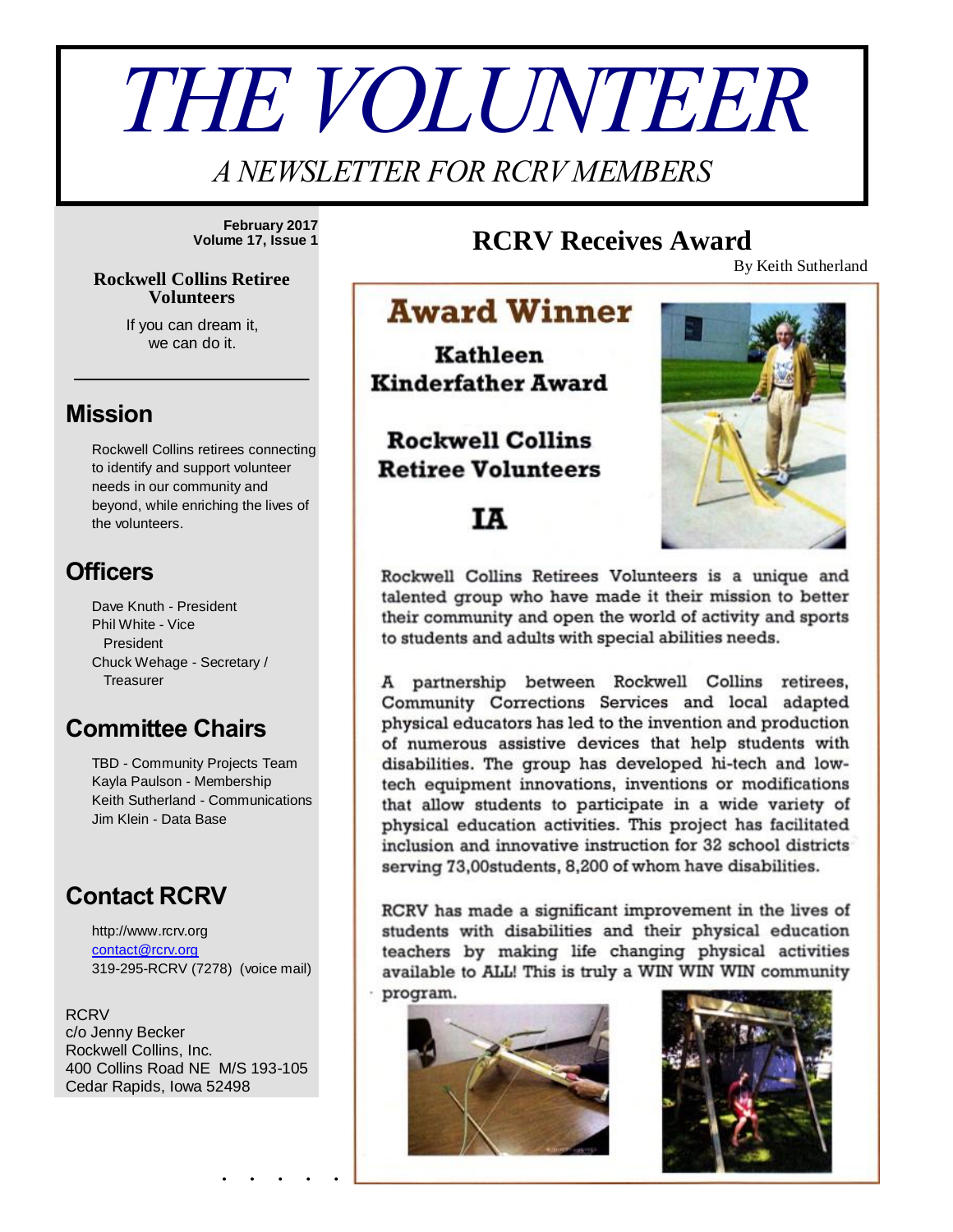#### **July 2016**

The award description on the previous page was copied from the program booklet for the District Scholar and Recognitions Awards Ceremony of the SHAPE America Central District Convention. The award was received at the Convention by RCRV member Jack Murphy.

SHAPE America is the Society of Health and Physical Educators, a nationwide organization. The Central District comprises nine states in the upper Midwest. The purpose of the Kathleen Kinderfather award is to recognize a group or organization – not an individual – which has contributed significantly to HPERD (Health, Physical Education, Recreation and Dance) or Sport Education.

RCRV is appreciative and proud to have received this award.

# **A Plea from Your Widow**

By Terry Lamb

The Senior Health Insurance Information Program (SHIIP) was very busy last fall, counseling clients on various Medicare issues. This is because the fall period is the time defined by Medicare to start or change enrollments for Medicare Part D drug plans and Medicare Advantage plans. The Rockwell Collins Retiree Volunteers (RCRV) and Rockwell Collins have held several information sessions this fall to help clients understand their medical insurance coverages so they can make sound insurance decisions.

One of the observations from the SHIIP counselors is that they are seeing many widows who have concerns or questions about their insurance. It has become clear that in many households, one spouse handles the business side of the marriage including not only insurance, but also investments and other critical retirement areas. This can create very serious financial and retirement problems if the surviving spouse has no idea what the situation is.

The SHIIP volunteers and RCRV urge couples to pro-actively discuss the family's finances, insurance coverage, investment, property ownership, wills, trusts, retirement planning and other similar issues so that both partners know what the facts are and who the various contacts are when one person gets disabled or passes away. PLEASE DON'T KEEP YOUR SPOUSE IN THE DARK – TALK AND DISCUSS YOUR PLANS FOR THE FUTURE.

# **Adult Swing**

By Dave Knuth

On July 19 of last year, RCRV received a request from Systems Unlimited, Inc. to build an adult swing. This swing had to be able to hold a 300 pound individual. RCRV accepted the challenge and Dave Knuth came up with a design that was presented to Systems Unlimited for their approval.



They reviewed and approved the design and subsequent funding estimate. Dave finalized the design and he and Jim Vacherlon procured the necessary materials and hardware. Jim and Dave spent Monday, August 15, cutting the lumber to size and drilling

the necessary holes for the fastening bolts. On Friday, August 19, Jim and Dave delivered the material to the Systems Unlimited site, and along with Wil Mickelson and Jim Young, assembled the swing.

After the swing was assembled and tested, it was observed to have unacceptable lateral sway. Dave designed a fix and on Monday August 19, he installed Service Bulletin #1. The swing was now much more stable, and the folks at Systems Unlimited are very happy with the swing.



Chalk up another win for RCRV.

# **Another Award – And We're on TV**

By Dave Knuth

Cindy Hutcheson, Special Ed Gym teacher at Harding Middle School, won an award in a national competition for an Inclusive Video which featured the Big Ball Launcher developed by Jack Murphy and RCRV. KGAN/KFXA wanted to do an interview with Cindy, Ann Griffin of the Grant Wood Area Education Association who promoted the development of the launcher, some students that use the equipment, and one of the designers of the equipment. Neither Jack Murphy nor Dick Lenth were able to attend, so I had the honor of representing RCRV at this interview.

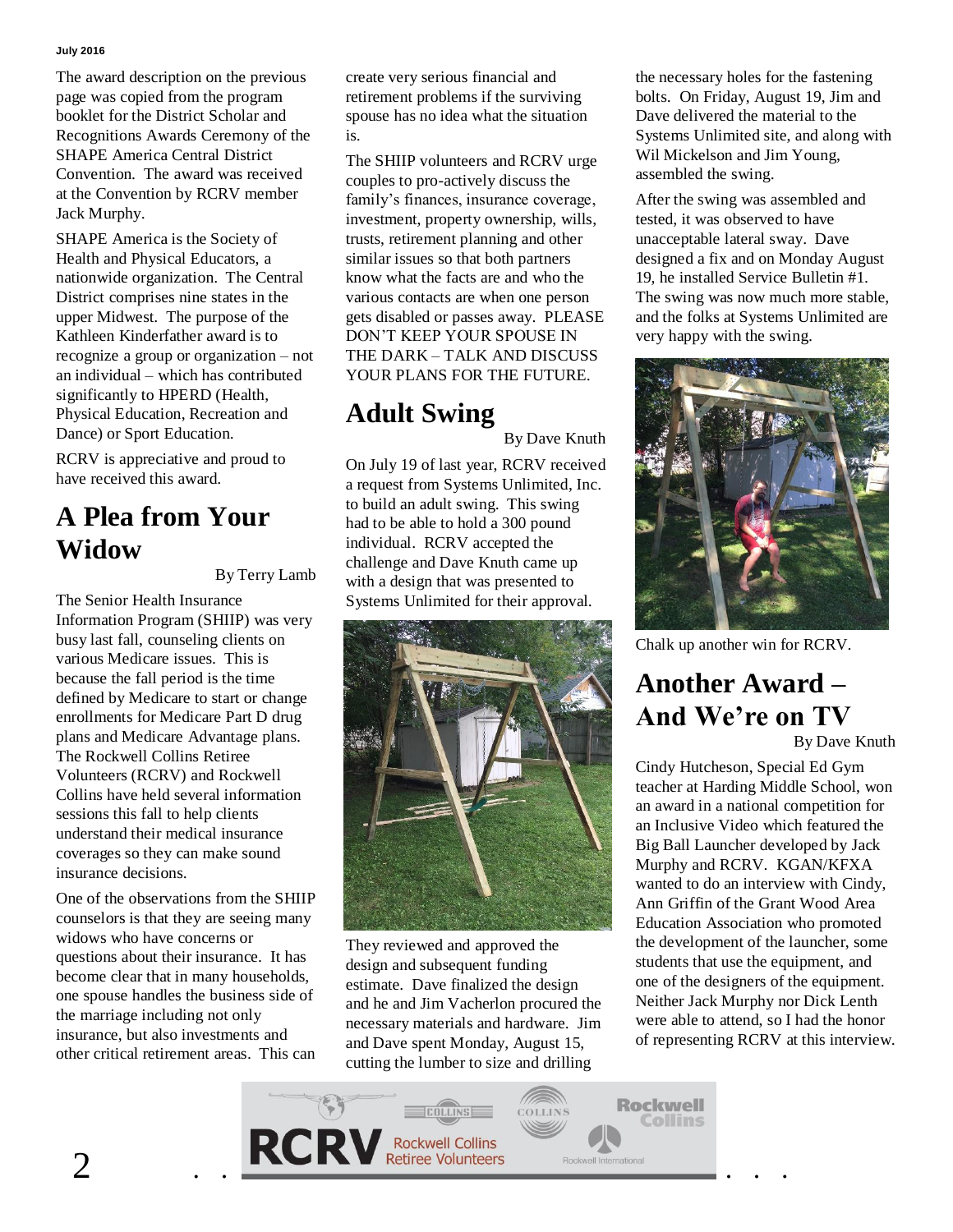#### **July 2016**

The interview was held January 30 at Harding. Kelly D'Ambrosio of KGAN/KFXA conducted the interviews. There were two disabled (different-abled, as Cindy liked to call them) children in wheel chairs demonstrating the use of the Big Ball Launcher. Clearly, they were having great fun; their broad smiles showed their joy.

KGAN/KFXA presented to RCRV a certificate to Applebees for 6 adults (Jack and Dick, here's your chance to take your wives out to dinner). In addition, KGAN/KFXA gave a \$300 contribution to the charity of our choice. At the Community Projects meeting on February 2, we agreed to designate the Grant Wood Adaptive Physical Education program as the recipient of the award, provided we could meet all the requirements of the donor.

Depending on how quickly this newsletter is published, KFXA will or did air this episode of Pay It Forward on February 19, 2017 during the 9:00 p.m. news broadcast.

## **RCRV Meetings**

The RCRV Community Projects Team meets to discuss current and future projects every Thursday at 10AM in room 406 of Kirkwood's Linn County Regional Center on Boyson Road in Hiawatha.

The RCRV Board of Directors normally meets at 1:30 PM on the third Wednesday of every month except July and December at Horizons, 819 5th Street SE, Cedar Rapids. EXCEPT ON FEBRUARY 15, the meeting will be at Hills Bank, 3204 7th Ave., Marion

You are always welcome at any of these meetings.

# **New Members**

Please welcome Al Boyden and Joe Knight to active membership in RCRV.

# **Volunteer with RCRV for RCRV**

By Keith Sutherland

You may have noticed (in the left column of the cover page of this newsletter) that there is no name listed as chairperson of the RCRV Community Projects Team. Here is a great opportunity for some young whippersnapper of a retiree to make his mark on a well-esteemed service organization. RCRV needs someone to assume the leadership of RCRV's community service volunteering.

In the past, the Community Service meetings were where new projects were brought to RCRV, discussed, and volunteered for. Many worthwhile projects were initiated this way, including major efforts on Science Station displays, the St. Luke's Festival of Lights, all of the adapted-physical education devices invented over the years, and many adaptive devices to support the clients of Options of Linn County.

In addition, many of the volunteers at the Senior Health Insurance Information Program learned of that program and became interested in it at the Community Project Team meetings. And the Wheelchair Ramp Accessibility Program grew out of the RCRV Community Project Team as interest and the number of volunteers expanded.

The Community Projects Team meetings have spawned many good deeds in Cedar Rapids. But, as RCRV's members aged, many of them committed their volunteering to one or two projects – especially WRAP and SHIIP, and are no longer picking up projects at the team meetings. And, sadly, too many long-term members have experienced the unfortunate natural result of living a long and fulfilling life.

So, we need some new vigor, ideas, and leadership to restore RCRV's Community Service efforts to their former glory. YOU could be the

person to supply them. You wouldn't have to lead in the ways that were used in the past – new ideas would gladly be accepted. Here is a chance to leverage your leadership skills to create volunteer impact far greater than you can by delivering or building things. Volunteer for RCRV! Just get in touch with Dave Knuth or Phil White.

# **Volunteer Hours Reporting**

By Kayla Paulson

Based on reports that have come in thus far, 119 of the 178 active RCRV members gave 22,370 hours of support to local non-profits in our community in 2016.

RCRV tracks the volunteer hours of our members to show the non-profits that are supported by RCRV, provide a collective way to demonstrate the programs impact on our community, and to help support funding for United Way's 55+ Initiative. The 55+ Initiative takes care of tracking and placing our volunteers at non-profits throughout the community, provides an annual volunteer recognition, and pays for an accident and liability insurance policy that covers volunteers while they are serving.

There are four easy ways that you can choose to report your hours.

- 1. Online: [www.rcrv.org](http://www.rcrv.org/)
- 2. Email: [kpaulson@uweci.org](mailto:kpaulson@uweci.org)
- 3. US Mail:

United Way's 55+ Initiative Kayla Paulson 317 7th Ave SE, Ste 401 Cedar Rapids, IA 52401

4. Call: Kayla at 398.5372 x837

If you have any questions or want a report of your hours that are currently recorded contact Kayla via one of the methods above.